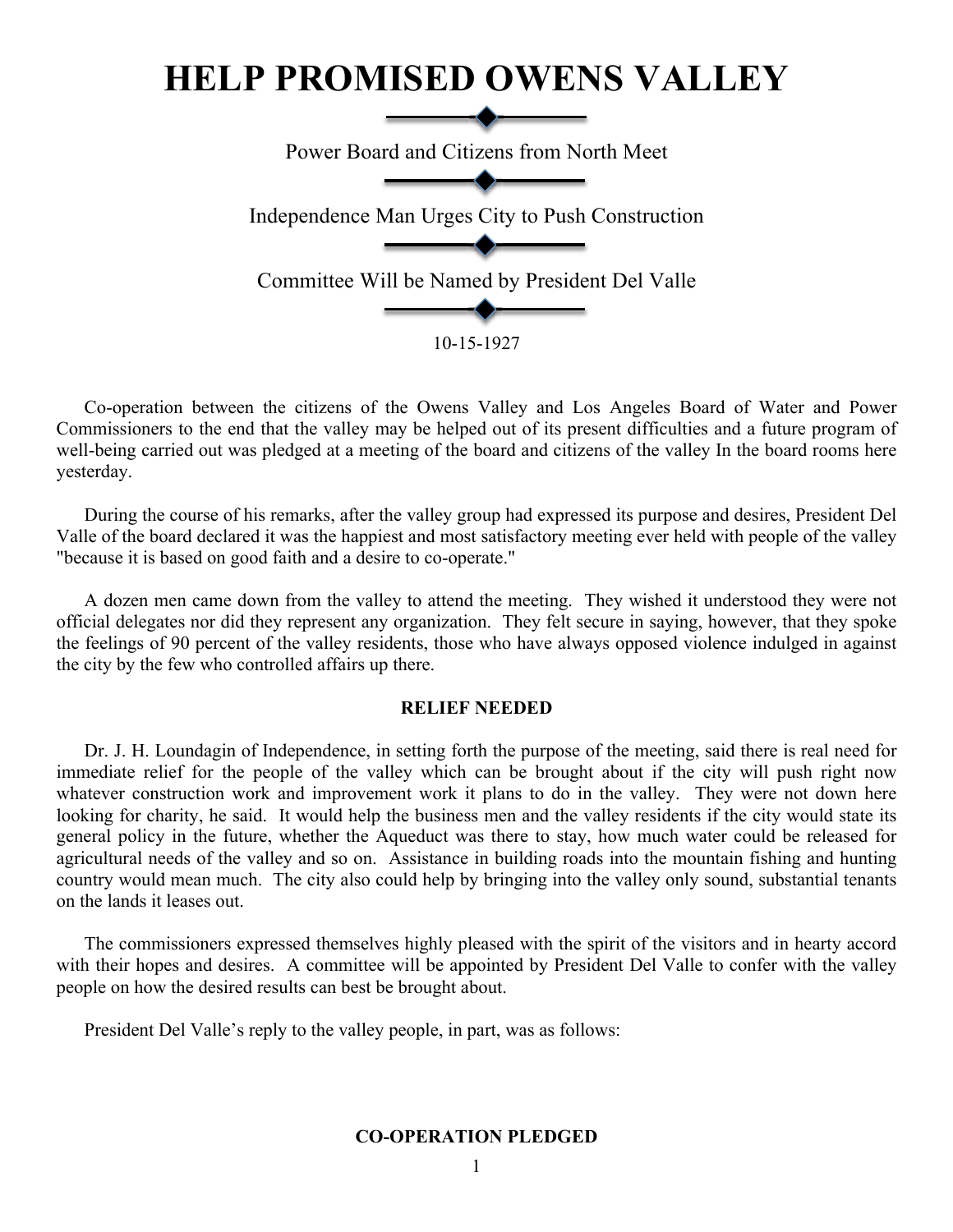A study of the records in the case will disclose that the department of water and power in the past has used its best efforts to help maintain and increase the prosperity of Owens Valley. I know I speak for all the officials of the organization when I say that the department is anxious and ready to employ every means at its command to co-operate with the residents of the valley in the future to the end that the people of that region may prosper, and the resources of the valley be more fully developed.

It is not merely a desire to co-operate with the valley people that prompts the department to assist in developing the Owens Valley country. The city of Los Angeles has a direct interest in this valley. Through its Aqueduct system, Los Angeles has invested more than \$40,000,000 in Owens Valley, either through the purchase of lands or the construction of water supply works. Obviously, it is therefore to the direct interest of Los Angeles, as well as Owens Valley, that the agricultural and commercial prosperity of the valley be maintained and increased.

It is a matter of record that the officials of the department helped materially in obtaining the improvement of the highway into Owens Valley. This has opened the valley to hundreds of thousands of tourists and vacationists and has contributed much to its commercial prosperity.

#### **VACATIONS URGED**

It is also a matter of record that the department has expended large sums of money in advertising the marvelous vacation opportunities of the Owens Valley-High Sierra region.

The department stands ready now, as it has in the past, to contribute its share in the work of developing the tourist business for the valley people.

The closing of the Owens Valley banks with its consequent hardships upon the valley people, of course, was a situation where constructive help from the department was limited. But the department did all that it could to alleviate conditions growing out of the bank failure.

There were about 350 ranchers leasing farms from the city when the banks closed. Semiannual rental payments on these ranches were due to be paid in August. Without waiting to hear from the ranchers, the Water and Power Commission notified each one of them that payments on the leases were to be extended until such time as conditions would permit their payment without hardship upon the leasors.

## **PAY ROLL HELPS**

For a long time past the department has had a large amount of construction and development work under way in Owens Valley. It had employed every available man in Owens Valley on these works. At the present the city's pay roll in the valley amounts to approximately \$100,000 a month. This large payroll should help the valley materially, and we believe it does.

There are certain works in connection with the Aqueduct water supply and the city's hydroelectric plants yet to be carried forward in the valley. Whatever these works are, the valley people may rest assured that they will be pushed forward as rapidly as conditions will permit.